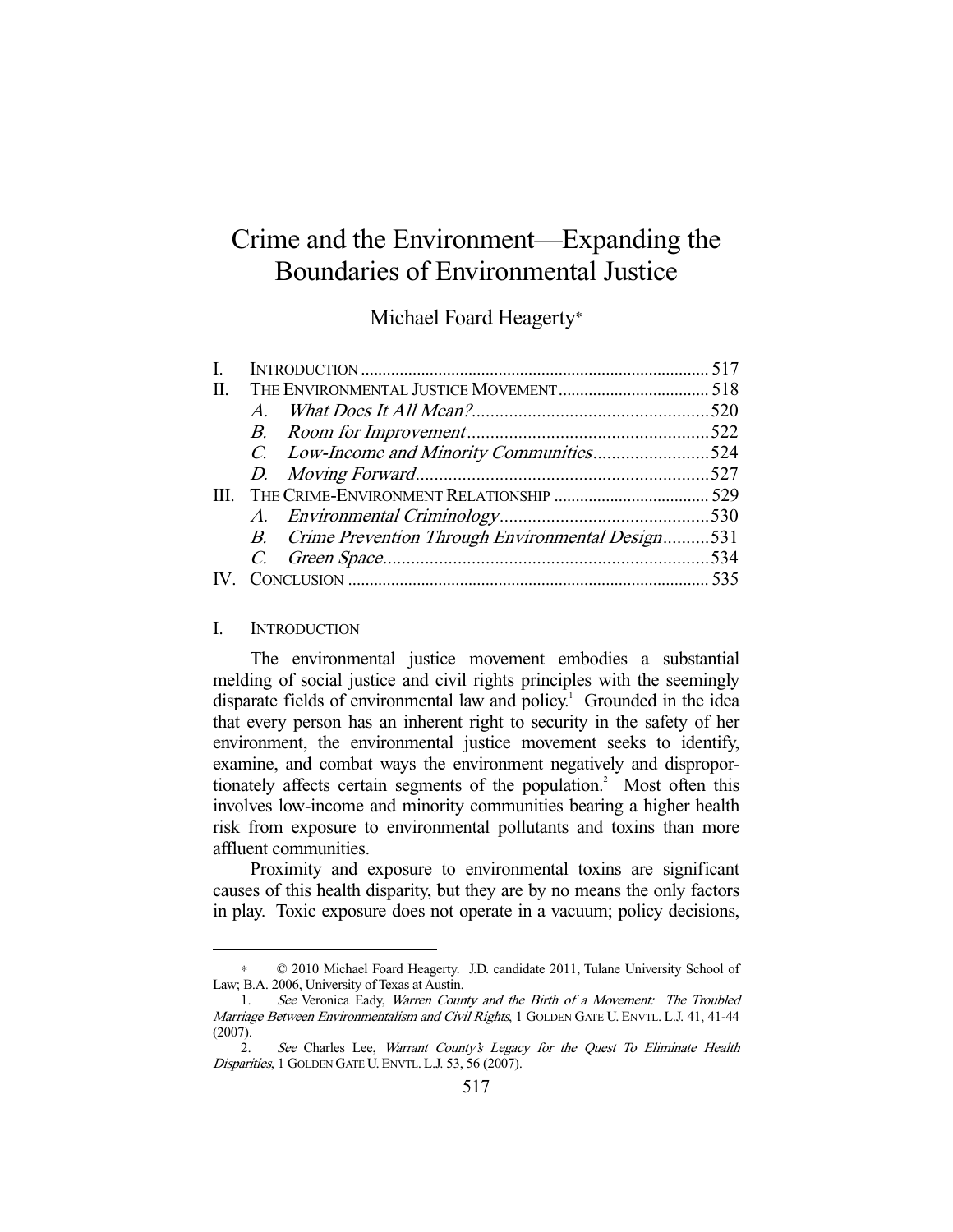economic considerations, and social factors all play a role in the propagation of this environmental injustice. In fact, so systemic is the reality of higher toxic exposure levels in minority communities that some scholars explain the phenomenon simply as the unfortunate byproduct of a system of institutional racism.<sup>3</sup>

 This Comment explains the environmental justice movement in a general sense, and also suggests ways to broaden its focus. Additional subfields and topics not traditionally resting under the umbrella of environmental justice, but which are nevertheless important to the core goals of the movement, offer bold new avenues for academic exploration. Specifically, this Comment examines the relationship between crime and the environment and suggests ways the research on this topic can be expanded to better serve the environmental justice movement's policy of promoting social justice.

 This crime-environment relationship requires a slightly different perspective on the environment than that to which most are accustomed. Rather than viewing the environment as something external to mankind, this new perspective rejects the distinction between the natural and the man-made environment. From this perspective, it becomes apparent that the environment plays a significant part in shaping not only health outcomes, but also human psychology, sociology, and of particular relevance to this Comment, criminology.

## II. THE ENVIRONMENTAL JUSTICE MOVEMENT

-

 Thirty years ago, few could fathom that North Carolina's predominantly African-American Warren County would one day lead the nation wide charge in the fight for environmental health and civil justice.<sup>4</sup> In the fall of 1982, however, that is precisely what happened. Thousands of Warren County residents gathered that year to protest North Carolina's plan to bury over 400,000 cubic yards of material contaminated with polychlorinated biphenyls (PCBs) in a nearby proposed toxic waste landfill.<sup>5</sup> The material originally became contaminated when a disposal contractor allowed over 12,000 gallons of PCB-contaminated oil to drip out of his transportation trucks over a 210-mile stretch of North Carolina

<sup>3.</sup> See, e.g., Thomas W. Merrill, Private Property and the Politics of Environmental Protection, 28 HARV.J.L. & PUB. POL'Y 69, 78-79 (2004).

<sup>4.</sup> See, Robert D. Bullard, Paul Mohai, Robin Saha & Beverly Wright, Toxic Wastes and Race at Twenty: Why Race Still Matters After All of These Years, 38 ENVTL. L. 371, 373 (2008). 5. Id.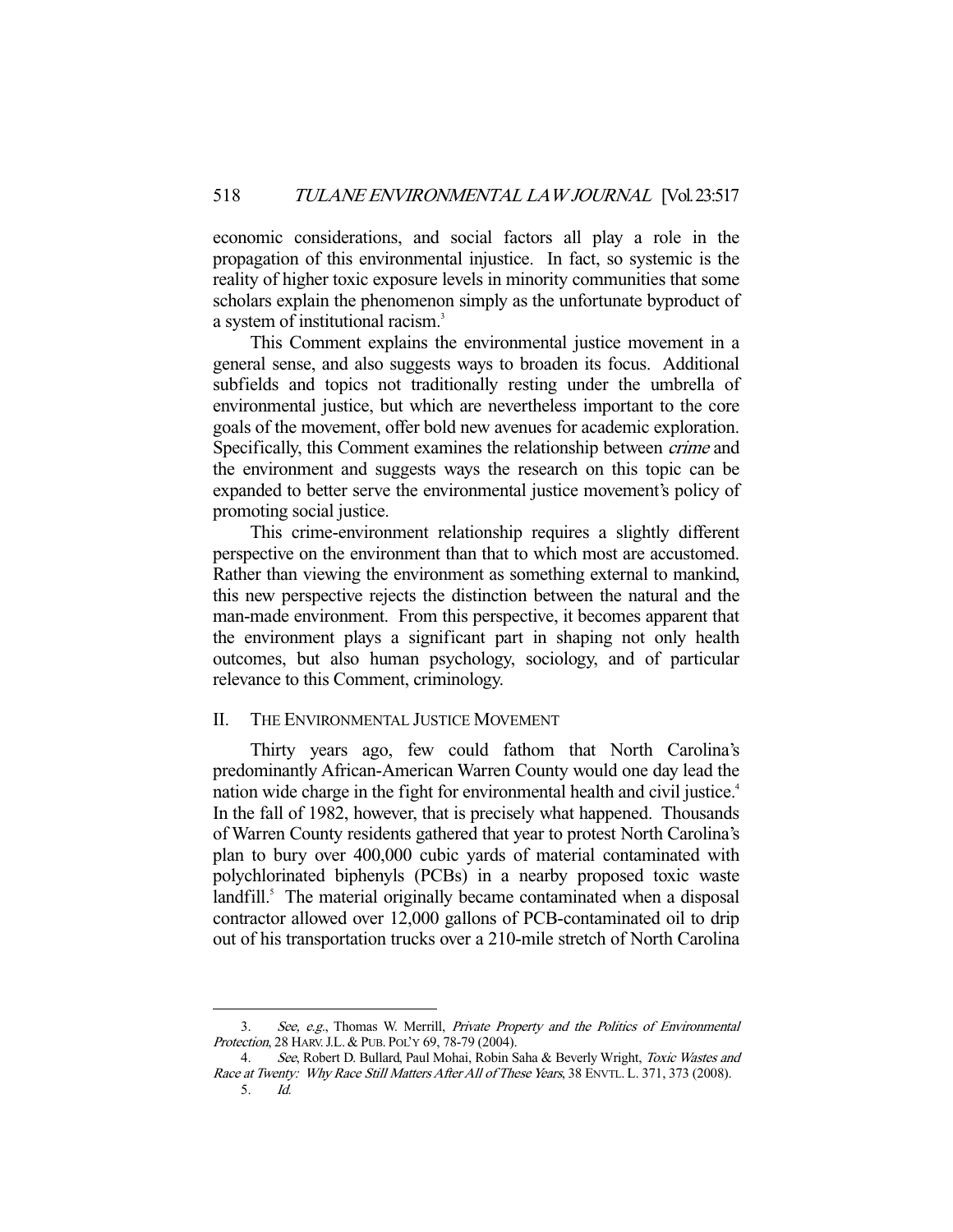highway.<sup>6</sup> The state's response to the environmental calamity included, among other measures, construction of a PCB landfill in Warren County to store the contaminated material.<sup>7</sup>

 At the time, the county was sixty-four percent African-American and ranked ninety-seventh in per capita income out of North Carolina's one hundred counties.<sup>8</sup> Believing their county was targeted for the landfill based primarily on such demographic factors as race and income, the Warren County residents filed suit in federal district court to enjoin construction of the landfill.<sup>9</sup> Ultimately, however, their efforts were rebuffed by the courts,<sup>10</sup> and few avenues of legal recourse remained. Devoid of significant resources and political capital, the low-income minority residents of Warren County were forced to use their only means available to fight the landfill: they took to the streets in protest.<sup>11</sup> The protests were passionate, and they served as an outlet for feelings of marginalization that for years bubbled just under the surface, not only in Warren County, but in countless other socioeconomically depressed cities and towns across the nation.<sup>12</sup> Not until the total arrest count reached 523 and U.S. army soldiers arrived from Fort Bragg to assist the local police force did the authorities fully quell the uprising.<sup>1</sup>

 In the end, the landfill went through as planned, but despite the state's victory, the Warren County protests ignited a movement. For the first time in the nation's history, low-income and minority communities began to fight back against a system that consistently located hazardous facilities and toxic waste sites in their back yards.<sup>14</sup> The Warren County protests ultimately laid a solid foundation for what came to be called the environmental justice movement.<sup>15</sup> The protesters' spirit was a call to arms for others fighting for social justice; they may have lost the battle, but in so doing they started a war.<sup>16</sup>

 <sup>6.</sup> See Robert D. Bullard & Beverly Wright, Disastrous Response to Natural and Man-Made Disasters: An Environmental Justice Analysis Twenty-Five Years After Warren County, 26 UCLA J. ENVTL. L. & POL'Y 217, 221-24 (2008).

 <sup>7.</sup> See id.

<sup>8.</sup>  $Id.$ <br>9  $Se$ 

See, e.g., Twitty v. North Carolina, 527 F. Supp. 778 (E.D.N.C. 1981); Warren County v. North Carolina, 528 F. Supp. 276 (E.D.N.C. 1981).

 <sup>10.</sup> See Warren County, 528 F. Supp. at 285-96.

<sup>11.</sup> See Bullard & Wright, supra note 6, at 221-24.

 <sup>12.</sup> Id.

 <sup>13.</sup> Id.

 <sup>14.</sup> Id.

 <sup>15.</sup> See id.

 <sup>16.</sup> Id.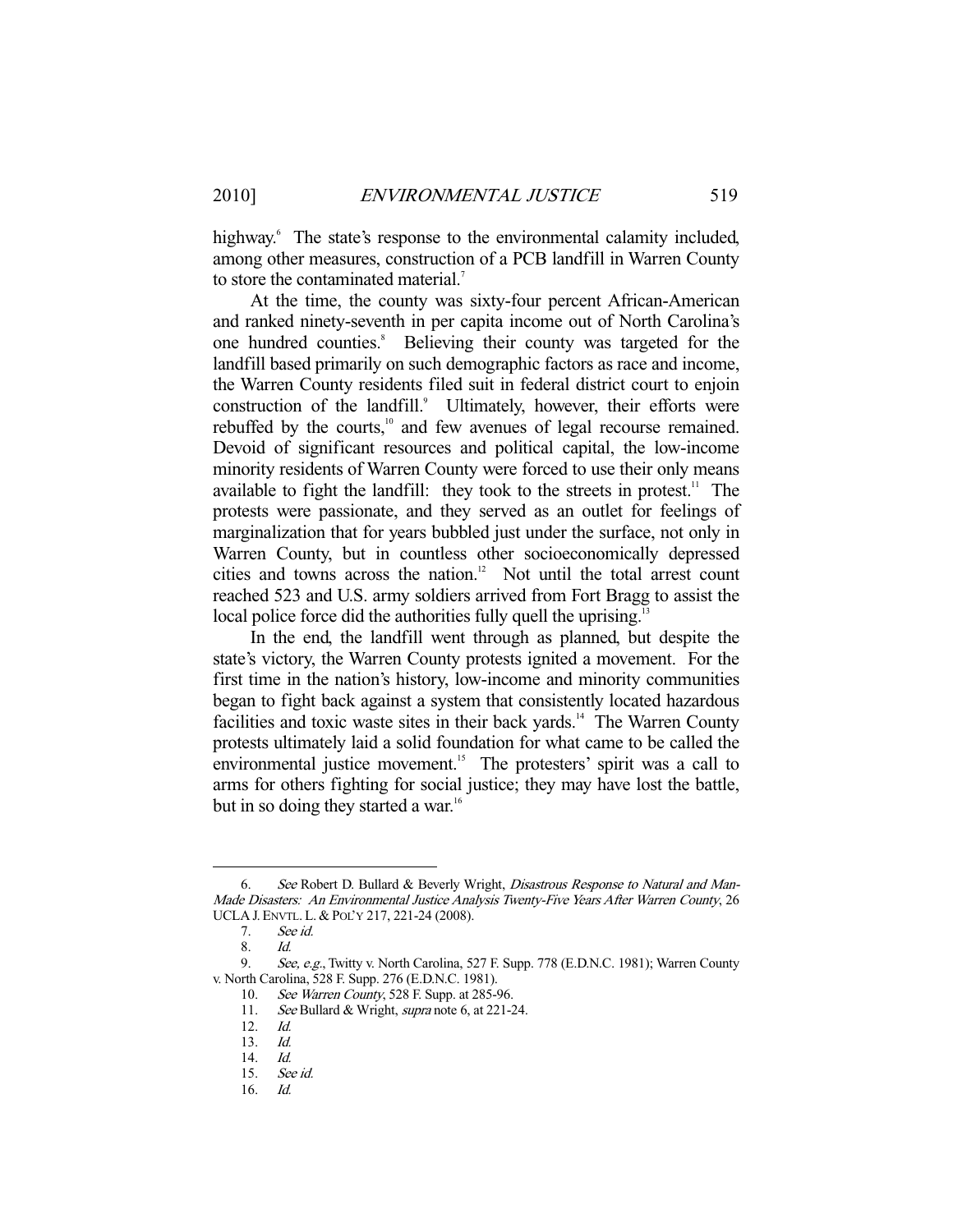The foundation the Warren County protesters laid in 1982 did not, however, take form in one fell swoop. Rather, the protests raised awareness in the nation at large, and more importantly, in the hearts and minds of politicians and individuals in communities demographically similar to Warren County.<sup>17</sup> Following the protests, for example, the United Church of Christ, a major organizer of the protest and an instrumental actor in its aftermath, published a highly influential report called Toxic Wastes and Race in the United States.<sup>18</sup> The report suggested measures be taken that now, some twenty-eight years later, stand as firm pillars in the environmental justice movement.<sup>19</sup> As inconceivable as it may have been in 1982, Warren County is responsible for sowing the seeds of the modern environmental justice movement as we know it. $20$ 

#### A. What Does It All Mean?

 The success of the Warren County protests in raising awareness of environmental injustice begs some fundamental questions: What does the phrase "environmental justice" actually mean? What issues and concepts does it embody? Absolute definitions of the phrase have eluded scholarly consensus, but certain recurring themes and principles exist. One commentator, for example, defines the environmental justice movement as "a collaboration among social and environmental advocates that addresses the undue burden of exposure to environmental hazards that low-income, minority communities face."<sup>21</sup> The federal Department of Energy defines environmental justice as "the fair treatment and meaningful involvement of all people—regardless of race, ethnicity, income or education level—in environmental decision making."<sup>22</sup> Another commentator defines the term as embodying the idea that individuals should be able to "interact with confidence that [their] environment is safe, nurturing, and productive."<sup>23</sup> The statutory policy of

 <sup>17.</sup> See id.

<sup>18.</sup> See UNITED CHURCH OF CHRIST COMM'N FOR RACIAL JUSTICE, TOXIC WASTES AND RACE IN THE UNITED STATES: A NATIONAL STUDY ON THE RACIAL AND SOCIOECONOMIC CHARACTERISTICS OF COMMUNITIES SURROUNDING HAZARDOUS WASTE SITES 126 (1987).

 <sup>19.</sup> See, e.g., Exec. Order No. 12898, 59 Fed. Reg. 7629 (Feb. 11, 1994).

<sup>20.</sup> See Bullard & Wright, supra note 6, at 221-24.

<sup>21.</sup> Shijuade Kadree, It's Getting Harder To Breathe: Addressing the Disproportionate Impact of Asthma Among Minority Children Through Environmental Justice Litigation, 3 REGIONAL BLACK L. STUDENTS ASS'N L.J. 38, 39 (2009).

 <sup>22.</sup> U.S. Dep't of Energy, Definition of Environmental Justice, http://www.lm.doe.gov/ Office\_of\_the\_Director/Environmental\_Justice/EJ\_Definition\_and\_Policy.aspx (last visited Aug. 19, 2009).

 <sup>23.</sup> See Lee, supra note 2, at 56.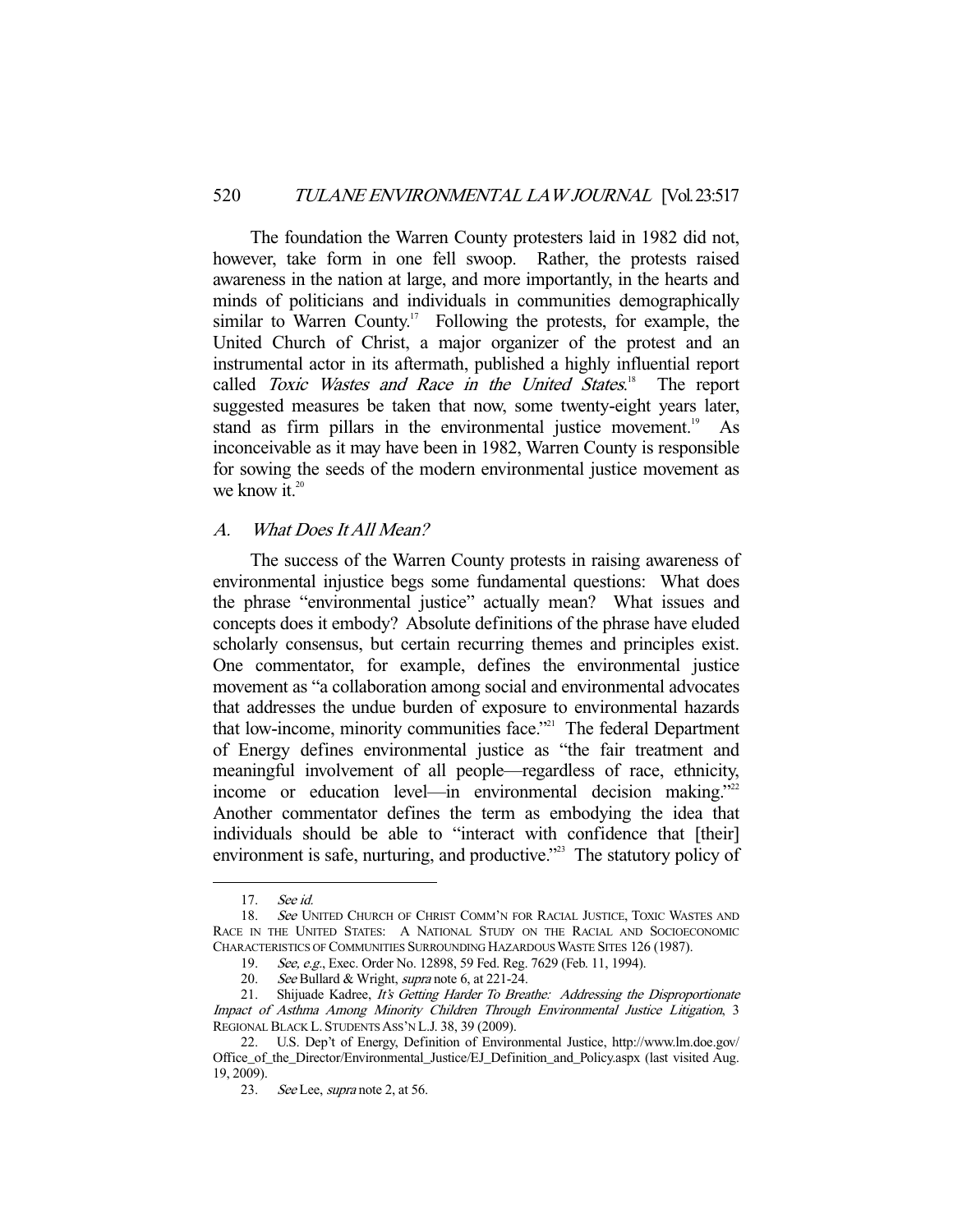the National Environmental Policy Act (NEPA), considered by many to be the major federal environmental law in the United States, eloquently echoes the heart and soul of the environmental justice movement's vision.24 NEPA aims to "assure for all Americans safe, healthful, productive, and aesthetically and culturally pleasing surroundings" by "utiliz[ing] a systematic, interdisciplinary approach which will insure the integrated use of the natural and social sciences and the environmental design arts in planning and in decision making which may have an impact on man's environment."<sup>25</sup>

 Despite the semantic differences between these characterizations, however, a concise and workable definition of environmental justice is simply stated: "[E]veryone has the right to a clean, safe and healthy environment."<sup>26</sup> At its very core, then, the environmental justice movement envisions something quite basic and fundamental. Furthermore, because the environmental justice movement is essentially a melding of civil rights and environmentalism, it is important to bear in mind that the problems it addresses are not exclusive to socioeconomically disadvantaged and minority communities. As one commentator aptly noted, "[W]e're all in the same sinking boat, only people of color are the closest to the hole."<sup>27</sup>

 Just like environmental justice, the ubiquitous term "environment" also has a vast array of definitions as diverse as the myriad contexts in which the term is so often used. Traditionally, the term is used to signify some type of association with wildlife or natural resources.<sup>28</sup> Through this traditional looking glass, the environment embodies parks, wildlife refuges, forests, and the like. The post-Warren County environmental justice movement, however, defines the term in a more holistic manner.<sup>29</sup> Through the holistic looking glass, the environment is redefined as "the place where we live, where we work, and where we play."<sup>30</sup> This is a much more expansive conception of the term, not limiting the concept of environment to mere greenery. Rather, the holistic environment includes all surroundings: man-made, natural, and everything in between. A holistically framed definition of the environment allows the

 <sup>24.</sup> National Environmental Policy Act of 1969, Pub. L. No. 91-190, 83 Stat. 852 (codified at 42 U.S.C. §§ 4321-4370f (2000 & Supp. V 2005)).

 <sup>25.</sup> Id.

<sup>26.</sup> See Kadree, *supra* note 21, at 45.

 <sup>27.</sup> MARK DOWIE, LOSING GROUND: AMERICAN ENVIRONMENTALISM AT THE CLOSE OF THE TWENTIETH CENTURY 124 (1995).

<sup>28.</sup> See Lee, *supra* note 2, at 57.

<sup>29.</sup> *Id.*<br>30. *Id.* 

 <sup>30.</sup> Id.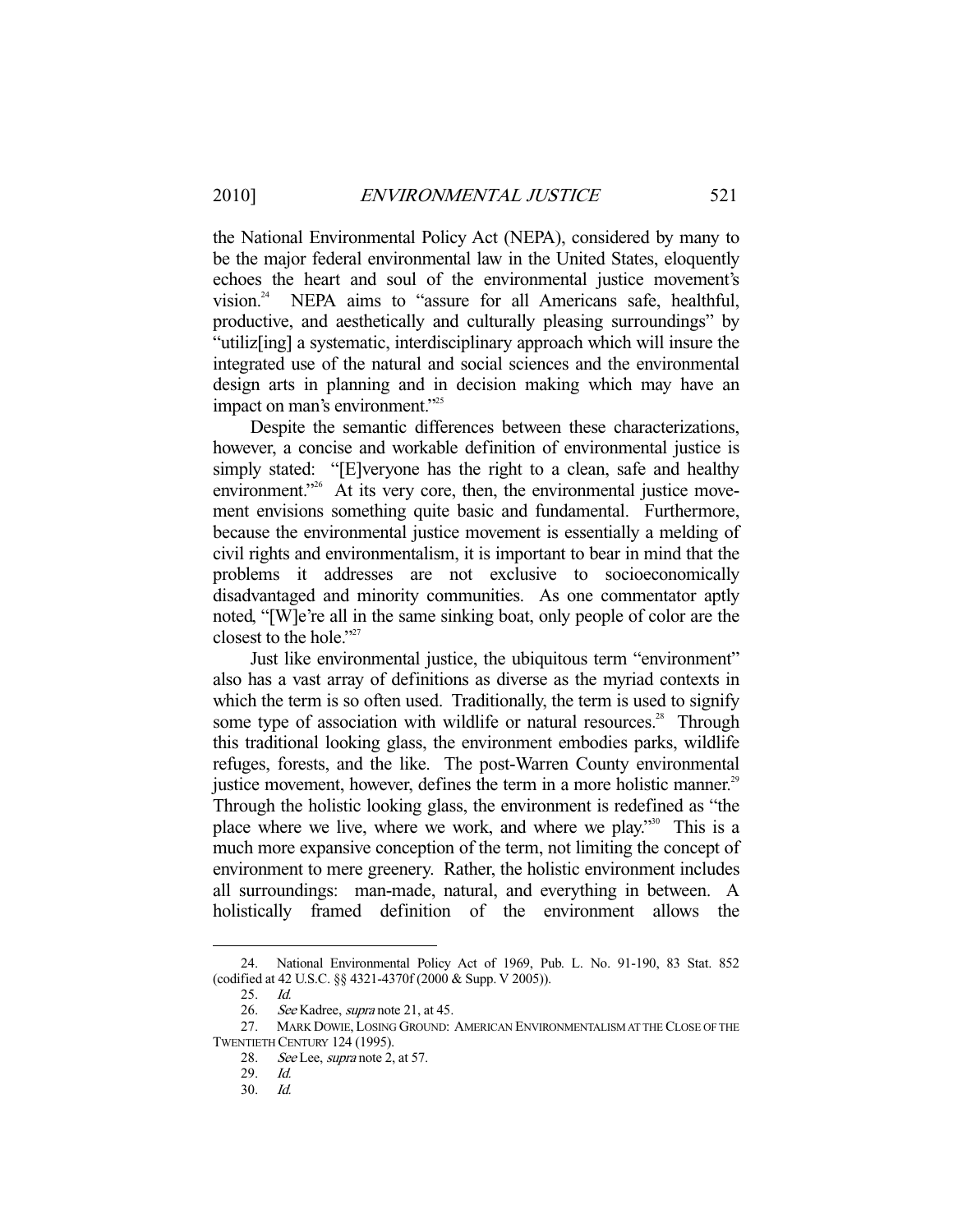environmental justice movement to reach into realms unthinkable to the Warren County protesters in 1982. One such example is the urban environment, which is often entirely devoid of traditional environmental features such as trees, grass, and bushes.<sup>31</sup>

 All semantics aside, however, a critical question remains: Why is environmental justice important? The short answer is that low income and minority individuals are suffering injustice at the hands of our current political and social systems. These people, because of the inherent political and economic disadvantages they face, are ill-equipped to combat adverse environmental effects politically. The irony, however, is that these are the very people forced to bear that burden. The adage "out of sight, out of mind," so often spoken in passive avoidance of troubling phenomena, is of no avail to those who share their backyard with a PCB landfill. Furthermore, while the political fight rages on, the adverse medical, psychological, and social consequences of toxic exposure exacerbate this injustice even further. The United Church of Christ's 1987 report Toxic Wastes and Race in the United States exposed to the world this disproportionate effect of environmental toxins on persons of color in low-income communities.<sup>32</sup> The 1987 report was the first of its kind, and it successfully spawned a considerable body of research and investigation.<sup>33</sup>

#### B. Room for Improvement

 Despite an abundance of positive publicity and academic investigation, however, the question remains whether the environmental justice movement gained any tangible ground in the last thirty years.<sup>34</sup> Amid the cry for change, are low-income communities and people of color actually seeing improved environmental health outcomes? To answer this question, the United Church of Christ commissioned a follow-up study in 2007 to its landmark 1987 report.<sup>35</sup> The new study, *Toxic Wastes and* Race at Twenty: Grassroots Struggles To Dismantle Environmental Racism in the United States, highlighted some victories for the

 <sup>31.</sup> See Keith H. Hirokawa, At Home With Nature: Early Reflections on Green Building Laws and the Transformation of the Built Environment, 39 ENVTL. L. 507, 511-12 (2009).

<sup>32.</sup> See UNITED CHURCH OF CHRIST COMM'N FOR RACIAL JUSTICE, supra note 18, at 126.

 <sup>33.</sup> See Bullard, Mohai, Saha & Wright, supra note 4, at 371.

 <sup>34.</sup> Id.

 <sup>35.</sup> ROBERT D. BULLARD, PAUL MOHAI, ROBIN SAHA & BEVERLY WRIGHT, UNITED CHURCH OF CHRIST, TOXIC WASTES AND RACE AT TWENTY 1 (2007), available at http://www.ejrc. cau.edu/TWART-light.pdf.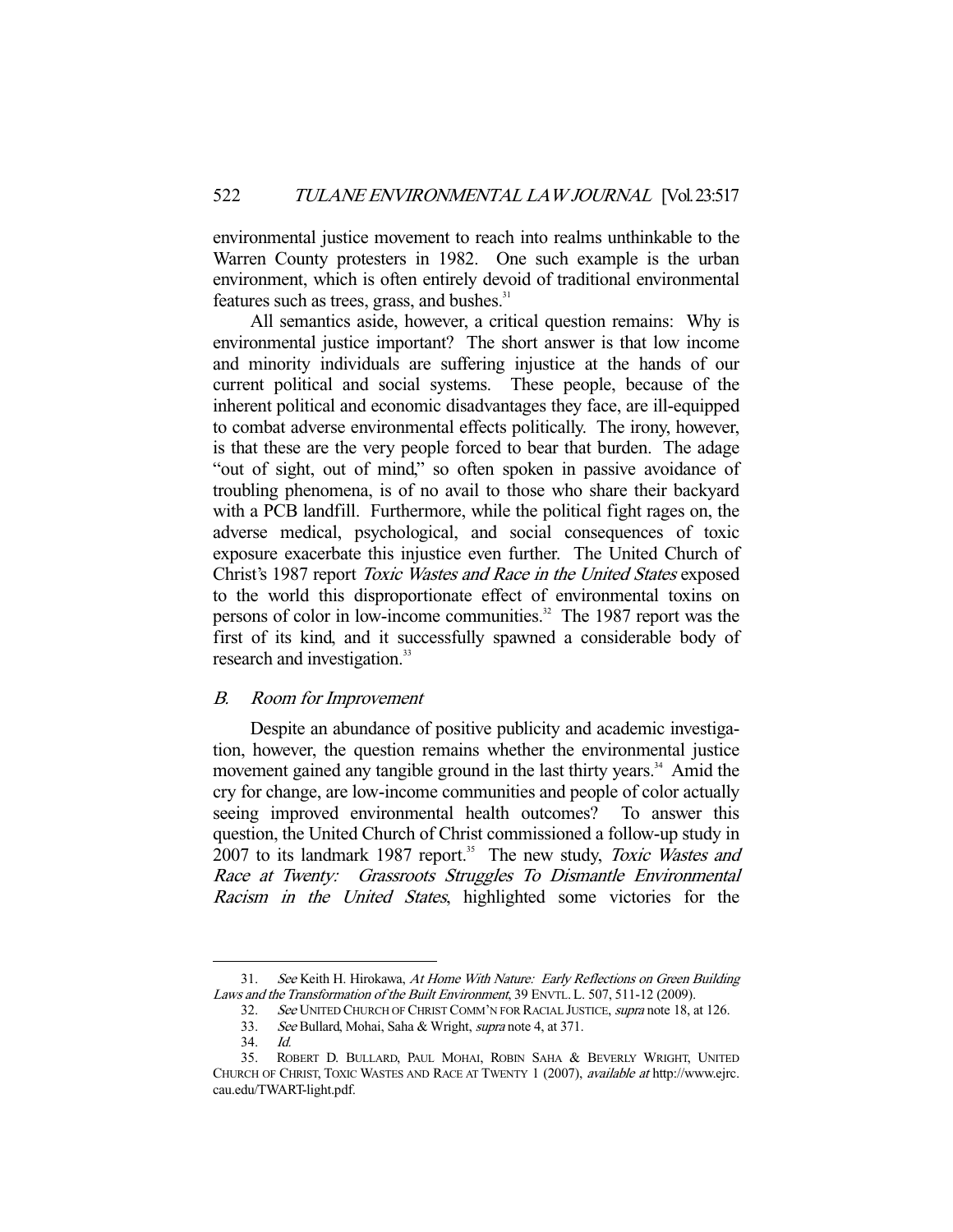environmental justice movement, but it also revealed a vast laundry list of work yet to be done.<sup>36</sup>

 During the past thirty years, the environmental justice movement raised a great amount of awareness and succeeded in bringing its mission to the public and academic conscience. $37$  Institutions of higher learning now host symposia on the topic of environmental justice, scholars now study and research a wide range of enviro-social issues, and academic departments of environmental justice now exist in major research universities across the nation. $38$  Such publicity and awareness, however, without tangible results on the ground, mean little to the individuals who bear the burden of environmental injustice. Public awareness and academic study are steps in the right direction, but the movement must affect an end to injustice on the ground-level if it is to be judged a true success.

 The 2007 report revealed that major problems remain. While there has been some appreciable progress, the fact is that "[p]eople of color are particularly concentrated in neighborhoods and communities with the greatest number of [toxic waste] facilities[,] and racial disparities continue to be widespread throughout the country."39

 The prevalence of lead poisoning among low-income and minority children is an alarming and illustrative example of the way these problems persist. Lead poisoning is the leading environmental health threat to all children in the United States.<sup>40</sup> African-American children, however, are five times more likely than white children to suffer lead poisoning.41 Furthermore, one in seven African-American children living in older housing, where lead paint is more likely to be found, have elevated blood lead levels.<sup>42</sup> One report found that as many as twentytwo percent of African-American children and thirteen percent of Mexican-American children living in older housing suffer from lead poisoning.43 This is compared to the estimated lead poisoning rate of six percent among white children living in comparable housing.<sup>44</sup> This inequality plainly evinces environmental injustice. Not only is lead

 <sup>36.</sup> Id.

 <sup>37.</sup> Id.

 <sup>38.</sup> The University of Michigan, for example, offers an environmental justice Ph.D. program in its School of Natural Sciences. See Univ. of Mich., Nat. Res. & Envt., Environmental Justice Program, http://sitemaker.umich.edu/sure\_ej\_program/home (last visited Apr. 11, 2010).

 <sup>39.</sup> See Bullard, Mohai, Saha & Wright, supra note 4, at 372.

<sup>40.</sup> BULLARD, MOHAI, SAHA & WRIGHT, *supra* note 35, at 3.

 <sup>41.</sup> See id.

 <sup>42.</sup> Id.

<sup>43.</sup> See Bullard, Mohai, Saha & Wright, *supra* note 4, at 377-78.

 <sup>44.</sup> Id.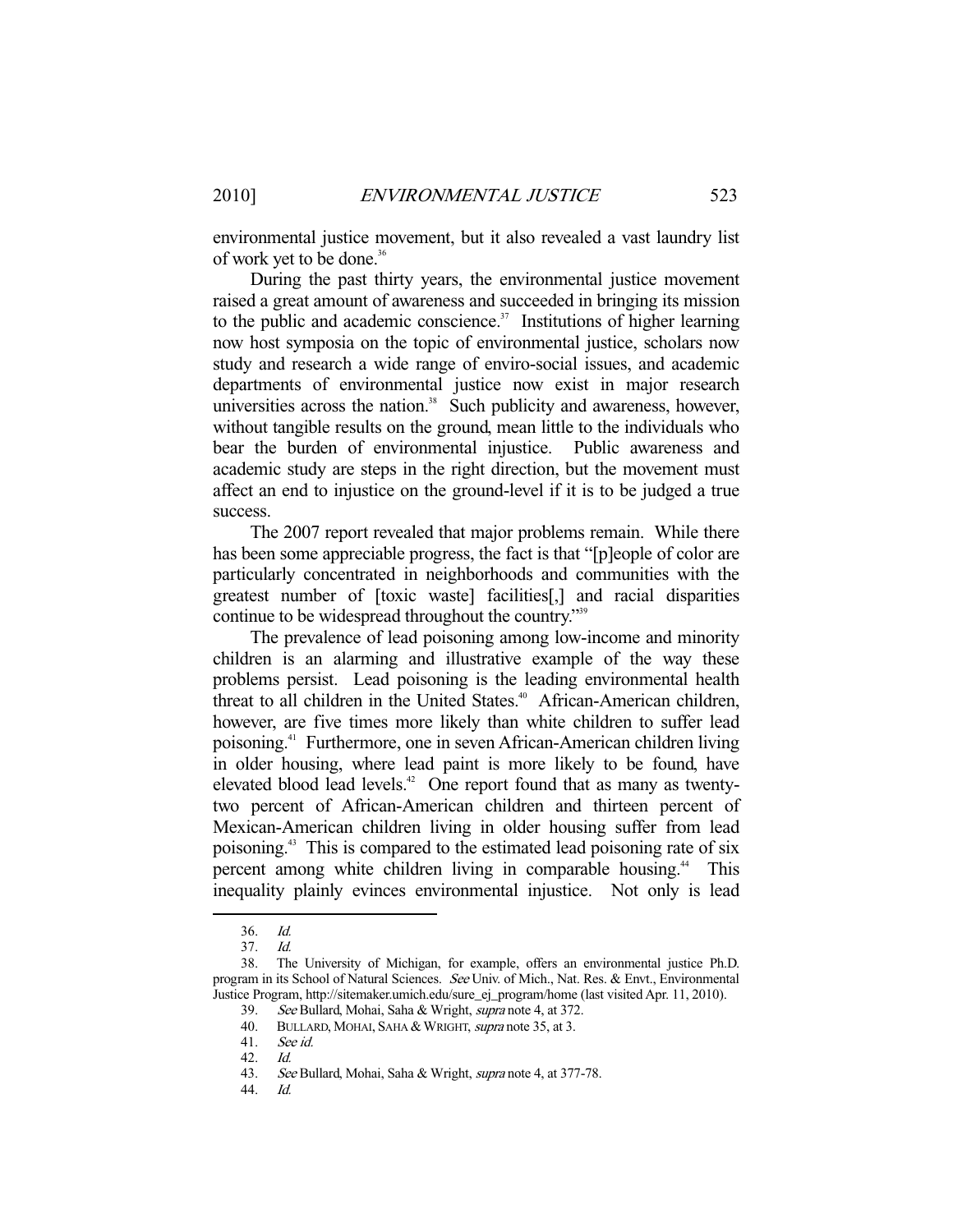poisoning a very serious biological health concern, it is also linked to lower IQ, lower high school graduation rates, and an increase in juvenile delinquency.<sup>45</sup>

 Unfortunately, however, lead poisoning is but one among many other examples of environmental iniquities in need of corrective action. One study conducted by the U.S. Government Accountability office, for example, found that 45.7% of all housing units for the poor sit "within about a mile of factories that reported toxic emissions to the Environmental Protection Agency."46 In September 2005, the Associated Press published the results of an analysis conducted based on Environmental Protection Agency data that suggested African-Americans were "79% more likely than whites to live in neighborhoods where industrial pollution is suspected of posing the greatest health danger."<sup>47</sup> The list goes on and on, but the bottom line is that environmental injustice persists. The environmental justice movement has been highly successful in raising awareness of the problem, but change does not come easily, and there is still a lot of work to do.

## C. Low-Income and Minority Communities

 Increased awareness of the environmental justice movement and the problems it aims to correct raises the question of why low-income and minority communities in particular face such a high environmental health risk and furthermore, why they struggle to combat the problem. The answer to these questions requires a deeper look into the root causes of adverse environmental health outcomes. While exposure to toxic material is a major factor to consider, this exposure does not work in a vacuum.<sup>48</sup> Other factors, such as a community's "exposure pathway," for example, also play an important role in determining overall health risk.<sup>49</sup> Additionally, some populations are inherently more susceptible, biologically, genetically, or even socially, to the effects of toxic exposure.<sup>50</sup> And finally, some communities also suffer the plight of finding themselves in "toxic hotspots," areas in close proximity to

<sup>-</sup>45. Id. (citing Peter Montague, Envtl. Res. Found., Pediatricians Urge a Precautionary Approach to Toxic Lead, ENVTL. HEALTH NEWS, Sept. 28, 2005, http://www.rachel.org/en/node/ 6426).

 <sup>46.</sup> Id.

<sup>47.</sup> Id. (citing David Pace, More Blacks Live with Pollution, http://hosted.ap.org/specials/ interactives/archive/pollution/part1.html (last visited Mar. 15, 2010)).

<sup>48.</sup> See Lee, *supra* note 2, at 60-65.

<sup>49.</sup> *Id.*<br>50. *Id.* 

 <sup>50.</sup> Id.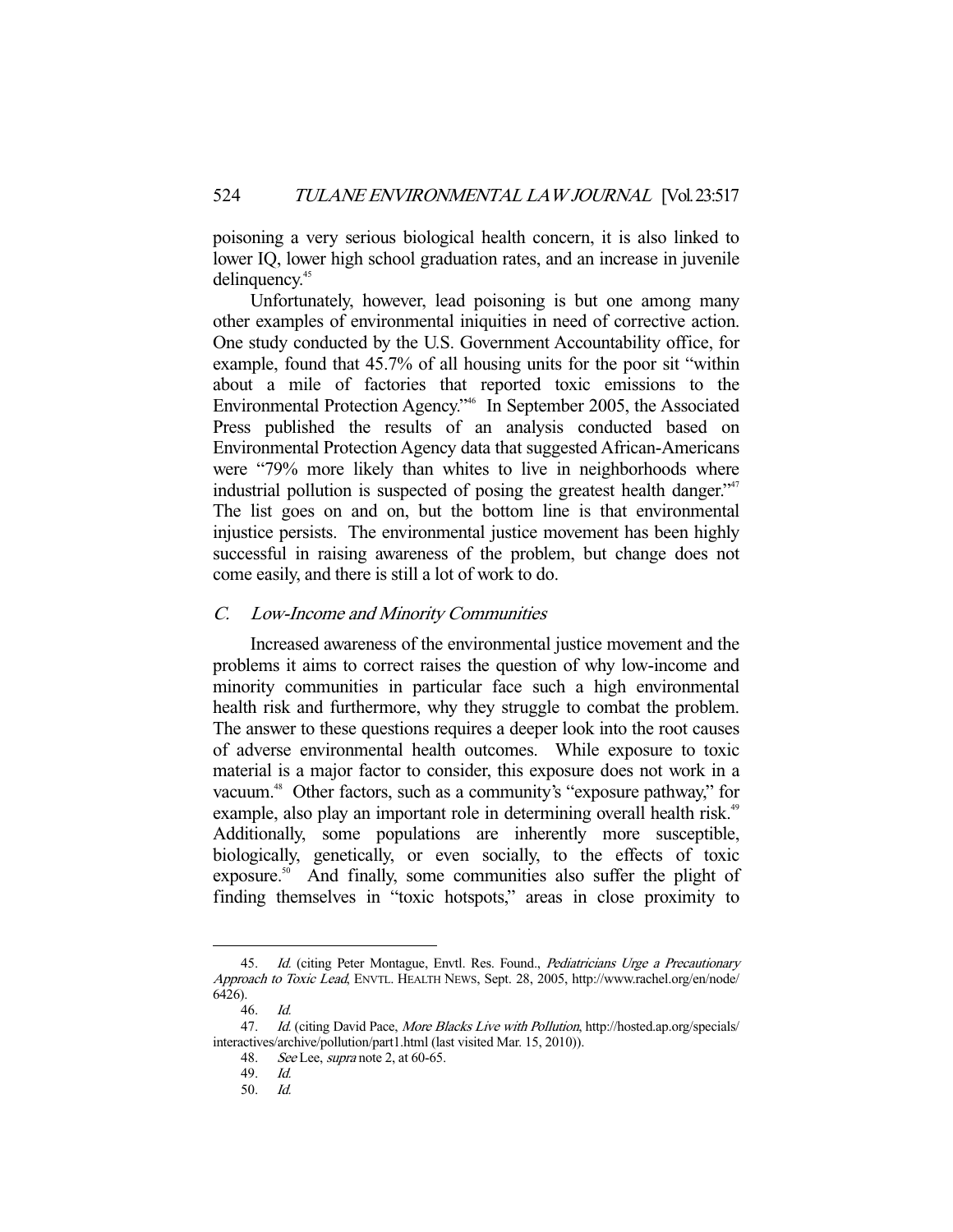multiple pollution sources.<sup>51</sup> Examining each of these factors is essential to understanding the breadth and true nature of the problems addressed by the environmental justice movement.

 At its most basic and superficial level, the adverse environmentallyrelated health consequences minority and low-income communities suffer can be explained simply by exposure to pollution due to these communities' proximity to pollution sources.<sup>52</sup> This pollution runs the gamut of wastes stemming from toxic waste sites and industrial facilities and may also include ambient air pollution from transportation thoroughfares, garbage stations, livestock, and any other noxious and hazardous land use.<sup>53</sup> Toxic exposure is certainly the most simplistic and easily understood example of the way at-risk communities face environmentally related health risks. The exposure paradigm is not, however, the end of the story; other variables weigh heavily into the equation.

 In conjunction with toxic exposure, from the outset some communities face a greater risk of suffering that exposure than others due to their unique "exposure pathways."<sup>54</sup> Exposure pathways are certain practices or characteristics, often linked to socioeconomic status, background, or culture, which amplify a community's rates and levels of toxic exposure. One such example is the practice of subsistence fishing among indigenous peoples of certain Asian and Pacific immigrant communities in the United States.<sup>55</sup> These communities embrace the world view that man must coexist with nature, and one way individuals choose to live this view is by fishing for their food instead of buying it in a supermarket.<sup>56</sup> The problem, however, is that the depressed socioeconomic status of many of these populations leads to subsistence fishing not in the pristine waters of a picturesque mountain stream but in contaminated urban rivers and harbors, where fishing can be more easily and cost-effectively executed. $57$  This exposure pathway, therefore, exposes these low-income and minority populations to environmental toxins that other communities need not face.

 <sup>51.</sup> See id. at 62.

 <sup>52.</sup> Id.

 <sup>53.</sup> See id.

 <sup>54.</sup> See id.

<sup>55.</sup> Id. (citing Mary Arquette et al., Holistic Risk-Based Environmental Decision-Making: A Native Perspective, 11 ENVTL. HEALTH PERSP. 259 (2002)).

 <sup>56.</sup> Id.

 <sup>57.</sup> Id.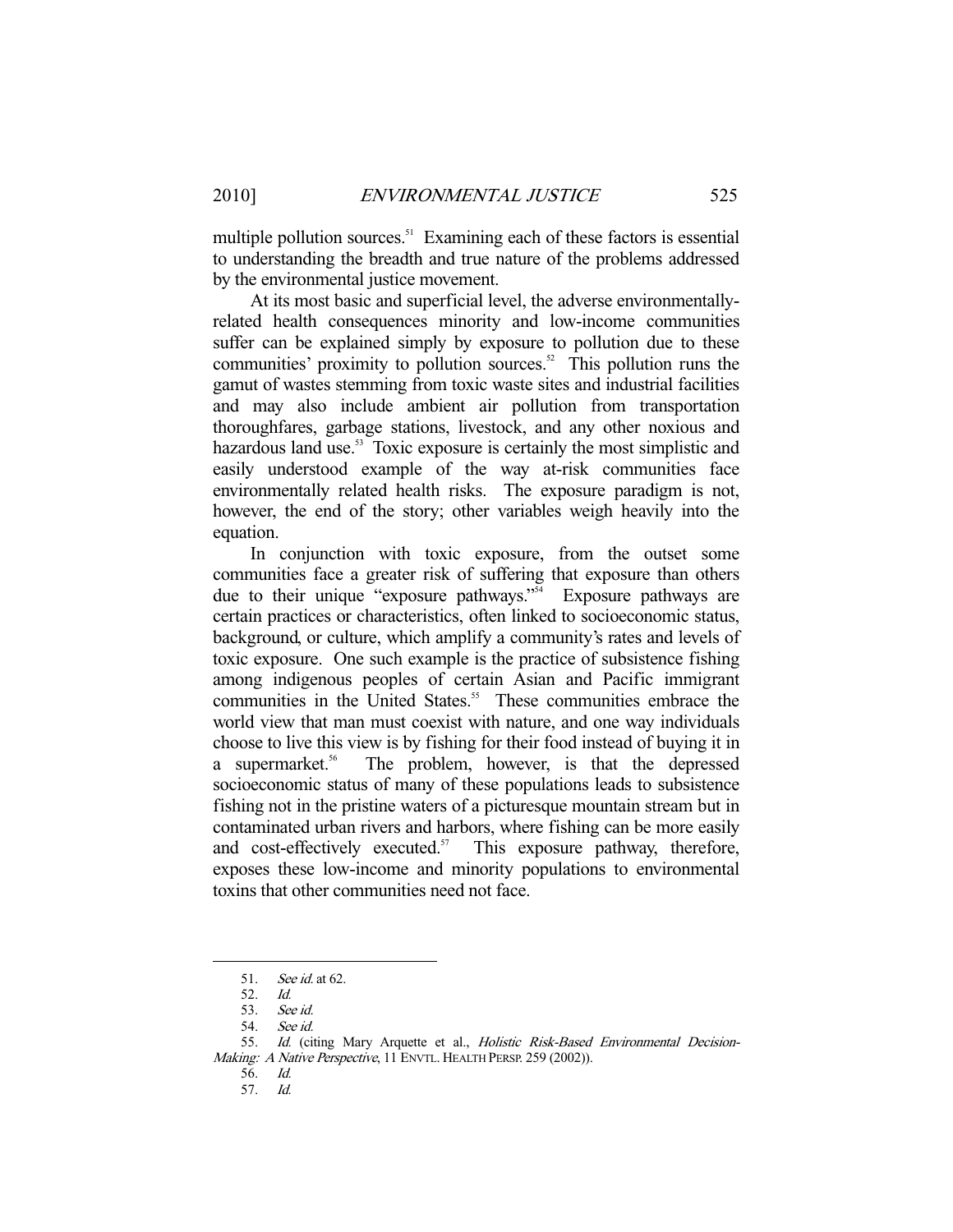A further example of the way exposure pathways augment toxic exposure is seen in the behavior known as "pica."<sup>58</sup> Pica refers to the habit among hungry and malnourished children of eating dirt or paint chips for sustenance.<sup>59</sup> This is an exposure pathway unique to a particular socioeconomic standing; well-nourished children do not tend to exhibit this behavior and therefore do not bear the unique exposure risks to the toxins found in dirt and paint. A population's unique exposure pathways thus play an integral role in determining the level and nature of the group's environmental health risks.

 Another important factor to consider is a population's inherent sensitivity to certain toxic substances. Inherent sensitivities often play a pivotal role in determining a community's overall environmental health risk.<sup>60</sup> A heightened sensitivity to a pollutant, for example, can virtually negate any benefit (e.g., lower exposure level) that would otherwise be realized from a community's greater distance from the pollution source.

 Factors affecting a population's sensitivity to pollutants can be divided into two classes: intrinsic factors and acquired factors.<sup>61</sup> Intrinsic factors are innate and include characteristics such as age, sex, genetics, race, and ethnicity.<sup>62</sup> Acquired factors are more external and include things like access to health care, fitness, nutrition, drug and alcohol use, and the presence of chronic medical conditions in the population.<sup>63</sup> It is crucial to remember that each community facing the hazards of toxic is not created equal. All populations have their intrinsic and acquired differences, and these differences play a very important role in determining the magnitude of the risks posed by environmental hazards.

 In addition to exposure pathways and inherent sensitivities, another stark reality contributes greatly to the dangers minority and low-income communities face from environmental toxins: the existence, and abundance, of "toxic hotspots."64 Toxic hotspots are areas where multiple pollution sources are closely clustered near one another.<sup>65</sup> If, for example, a community is in close proximity to one pollution source, as many low-income and minority communities are, it is also very likely to

 <sup>58.</sup> Id.

<sup>59.</sup> *Id.*<br>60. *Sea* 

 <sup>60.</sup> See, e.g., Ken Saxton, Sociodemographic Aspects of Human Susceptibility to Toxic Chemicals: Do Class and Race Matter for Realistic Risk Assessment?, 4 ENVTL. TOXICOLOGY & PHARMACOLOGY 261 (1997).

 <sup>61.</sup> See Lee, supra note 2, at 61-62.

 <sup>62.</sup> Saxton, supra note 60, at 261.

 <sup>63.</sup> Id.

 <sup>64.</sup> See Lee, supra note 2, at 62.

 <sup>65.</sup> Id.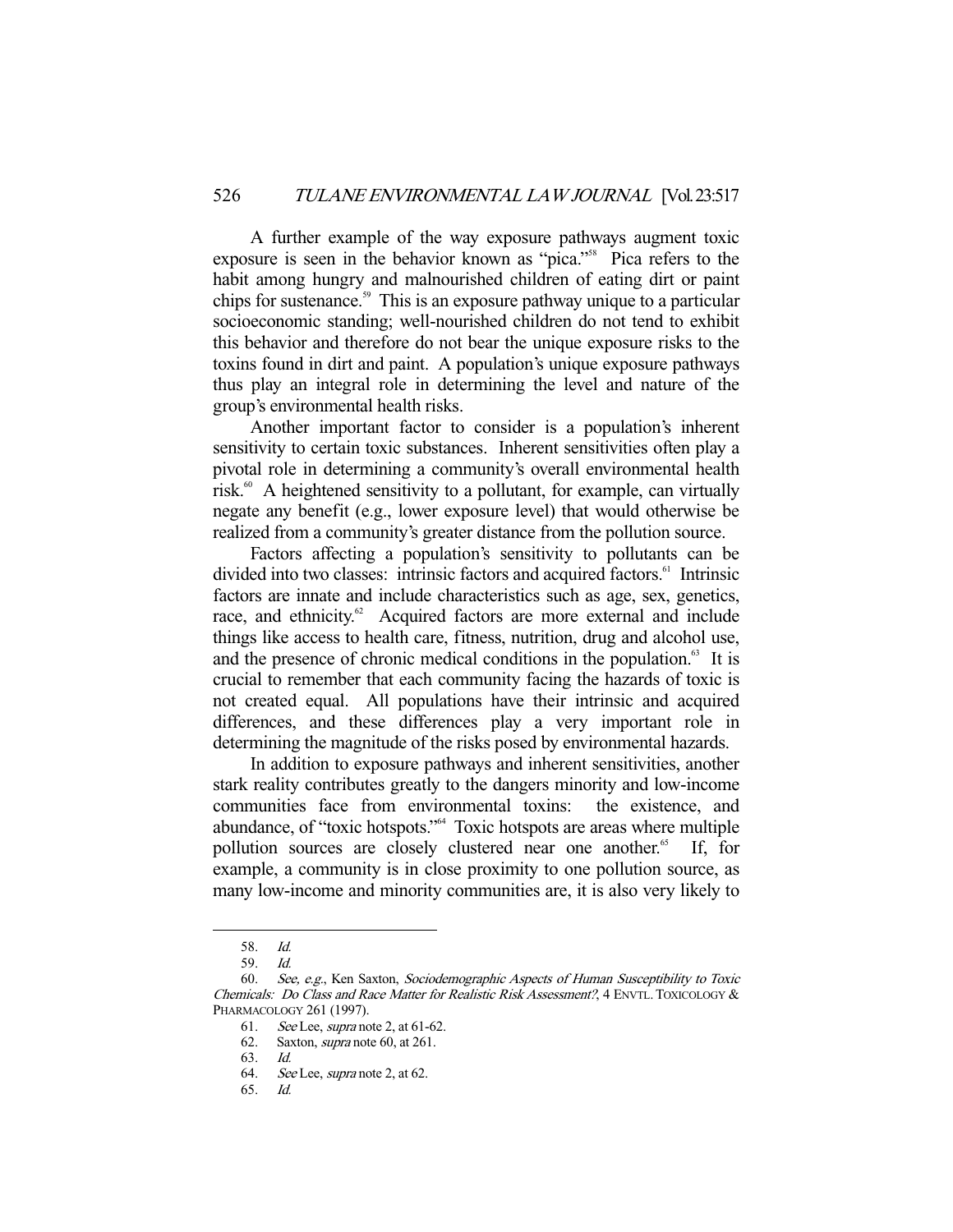be near one or more other pollution sources.<sup>66</sup> This is a relatively new topic of research in the environmental justice field, yet studies have already conclusively documented the prevalence of the toxic hotspot phenomenon.<sup>67</sup> Adding insult to injury, toxic hotspots exponentially compound the plight of communities already vulnerable to the effects of toxic exposure.

 Finally, a community's social vulnerability is another factor affecting its population's environmental health risk.<sup>68</sup> Social vulnerability refers to a community's inability to organize and take a stand, politically and socially, to prevent environmental injustice. $6^{\circ}$  Many of the communities most severely affected by the hazards of toxic exposure are not able to socially or politically organize to the extent necessary to bring about meaningful change.<sup>70</sup> For various reasons low-income and minority community members often find it difficult to participate in political decision making processes concerning their environment.<sup>71</sup> Factors such as elevated crime rates, low voter registration levels, unstable social institutions, and inept or corrupt political decision makers contribute to a net loss in social capital.<sup>72</sup> Social capital refers to the strength of relationships among a community's decision-making institutions (e.g., the electorate; local, state, and federal government agencies; politicians; etc.).<sup>73</sup> Low social capital, therefore, directly and substantially hinders a community's capacity to combat environmental injustice.

## D. Moving Forward

 One important implication of the research on environmental justice is the fact that a narrow-minded focus only on pollution control is not an effective solution.<sup>74</sup> Pollution prevention and control is certainly vital to the success of the environmental justice movement, but scientists, scholars, and policy makers must look further into the issue. A community's well-being is not a simple, one variable input-output equation where health improves as pollution decreases. Social,

 <sup>66.</sup> See id.

 <sup>67.</sup> Id.

 <sup>68.</sup> Id.

 <sup>69.</sup> Id.

 <sup>70.</sup> See id.

 <sup>71.</sup> See id.

<sup>72.</sup> See Manuel Pastor Jr. et al., Which Came First? Toxic Facilities, Minority Move-In, and Environmental Justice, 23 J. URB.AFF. 1 (2001).

 <sup>73.</sup> See id.

<sup>74.</sup> See BULLARD, MOHAI, SAHA & WRIGHT, supra note 35, at 3.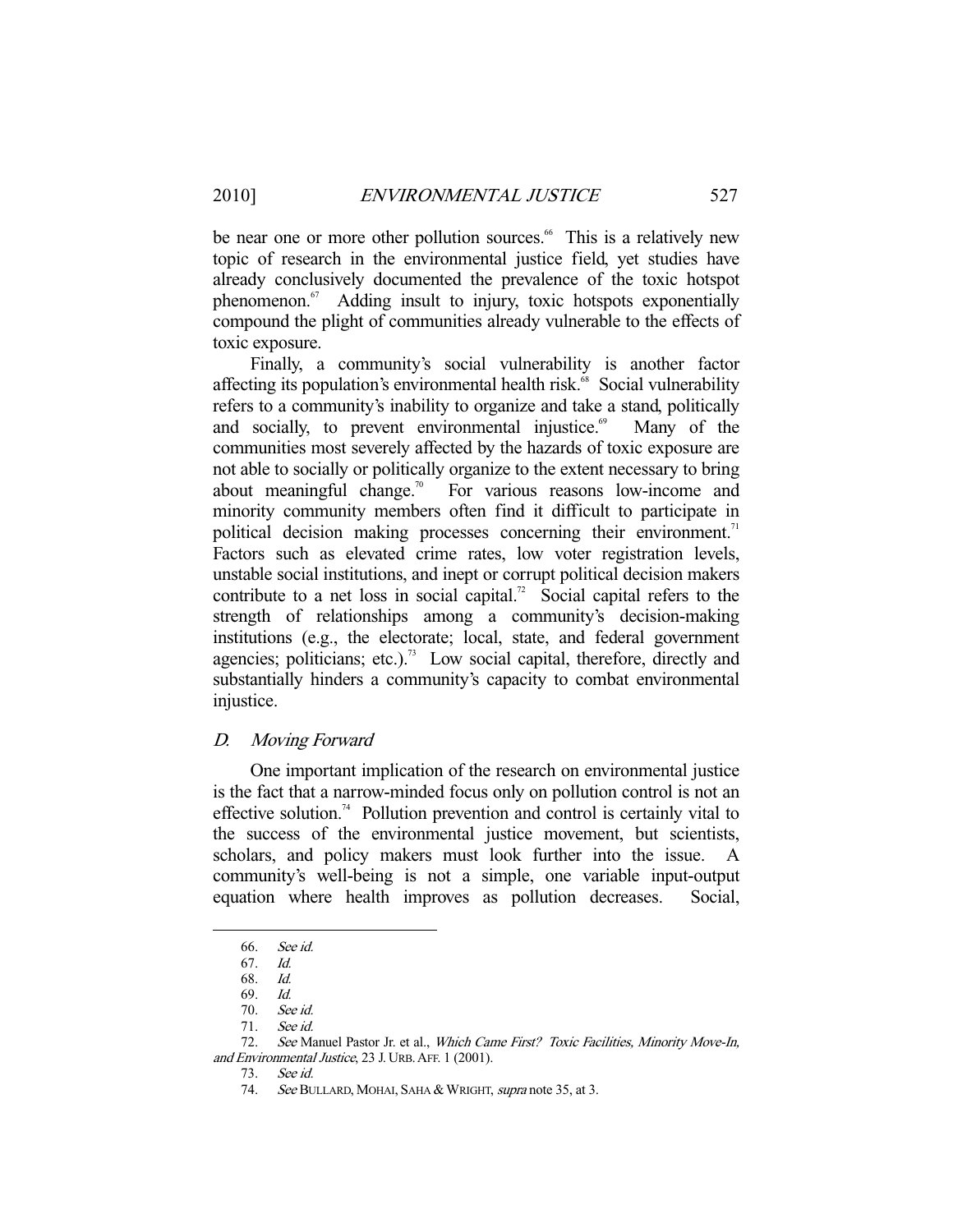economic, and cultural factors must also be examined. More research into these less tangible, less accessible pieces of the puzzle is greatly needed. Without exploring social, economic, psychological, and cultural variables, the United Church of Christ's 2027 report is destined to echo some of the same frustration contained in its 2007 study.

 One example of an important and burgeoning area of research in the environmental justice movement concerns the concept of the "built environment" and the way architects, city planners, sociologists, and others can engineer healthier, safer, and more just cities.<sup>75</sup> The built environment consists of man-made surroundings, ranging from largescale cityscapes to personal private spaces, which provide a setting for human activity.<sup>76</sup> Some commentators hypothesize that because lowincome communities are more likely to be situated near noxious environmental hazards, those communities are not conducive to activities that could enable them to offset adverse the biological effects of toxic exposure (e.g., exercise, healthy eating, etc.).<sup>77</sup> Examination and design of the built environment presents an opportunity to address these problems by constructing man-made environments that encourage healthy activity.

 Building on the concept of the built environment, this Comment argues that the relationship between the environment and crime is far too often overlooked by environmental justice researchers. On a social scale, communities with high rates of crime tend to suffer the effects of low social capital.<sup>78</sup> Crime, therefore, further compounds adverse health effects of toxic exposure by crippling a community's ability to fight back against the decision-making institutions that exposed it to environmental hazards in the first place. Furthermore, if we view health outcomes not just biologically but also psychosocially, crime then becomes a *social* toxin adversely affecting psychological health outcomes. From this perspective, a built environment that fosters high levels of crime in lowincome or minority communities is just as iniquitous as a system that disproportionately locates toxic waste facilities in these areas. The relationship between crime and the environment, therefore, is an important concern in the fight for environmental justice.

<sup>75.</sup> See Bullard & Wright, supra note 6, at 221-24.

 <sup>76.</sup> See id.

 <sup>77.</sup> See id.

 <sup>78.</sup> See Avi Brisman, Crime-Environment Relationships and Environmental Justice, 6 SEATTLE J. FOR SOC.JUST. 727, 727-28 (2008).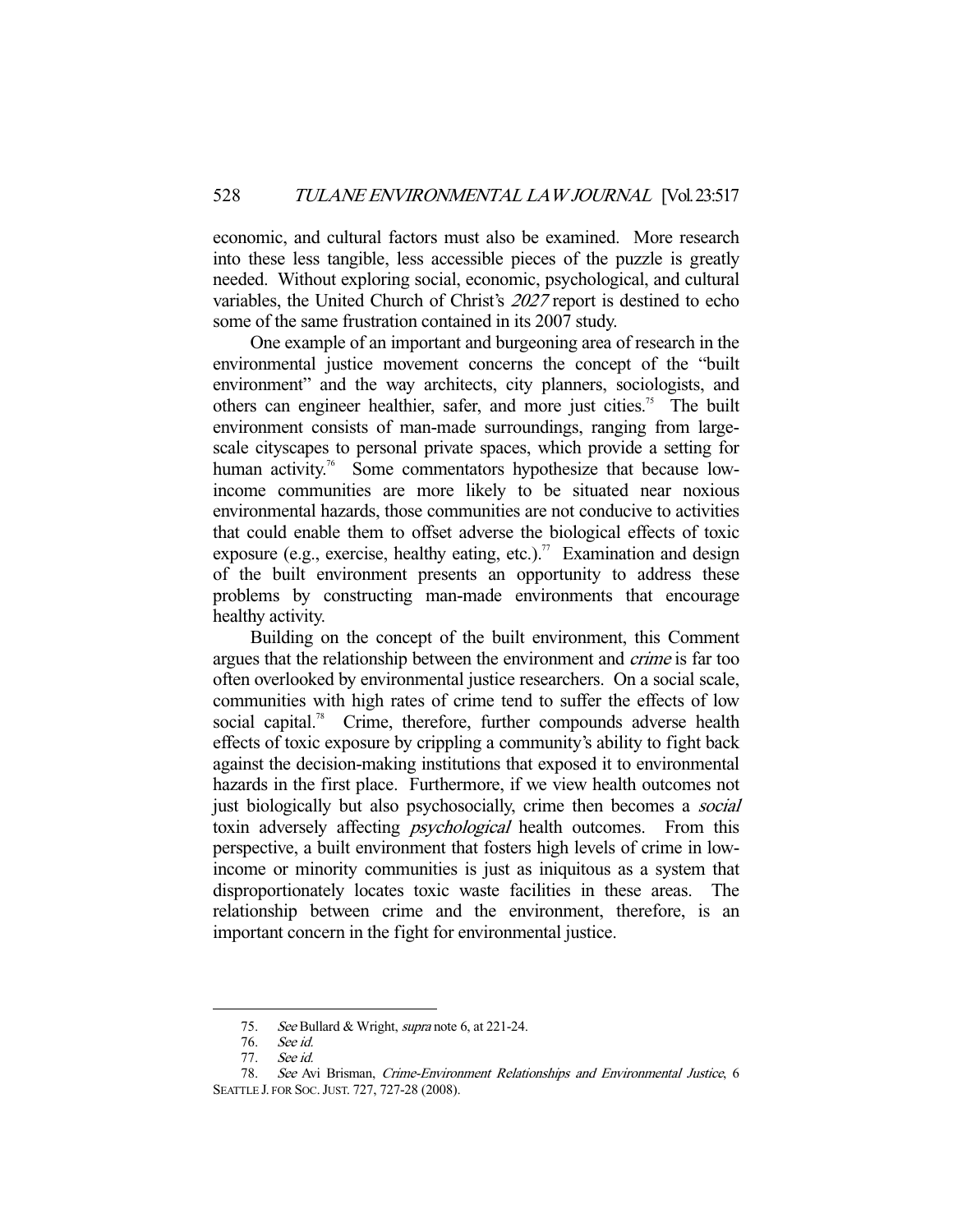#### III. THE CRIME-ENVIRONMENT RELATIONSHIP

 Environmental justice researchers, working under a holistic definition of the environment, have only recently begun to examine the interplay between crime and the environment.<sup>79</sup> The holistic environment includes traditional aspects of the natural environment in addition to "the physical or built environment, [which includes] variable aspects of a location or site such as its design, use, or  $\dots$  management.<sup>580</sup> By definition, therefore, a holistic conception of the environment expands the boundaries of the environmental justice movement in innovative directions. The crime-environment relationship is one such example.

 Studies of the interplay between the environment and crime historically focused primarily on crimes perpetrated by mankind that adversely impacted the environment: so-called environmental crimes.<sup>81</sup> The environmental justice movement, however, offers a new perspective. Instead of focusing only on environmental crimes, a burgeoning body of research is now exploring the ways the environment causes or influences individuals to commit crime. Especially relevant is the way this dynamic plays out in the low-income and minority communities historically linked to the environmental justice movement and its call for social justice.

 While research into the relationships between the environment and crime is largely nascent, three distinct subfields are beginning to emerge in the academic literature. The first of these is called "environmental criminology."82 Environmental criminology refers generally to the spatial aspects of crime: where, when, and how a crime takes place. $83$  The second emerging subfield is called "crime prevention through environmental design" (CPTED).<sup>84</sup> The field of CPTED is concerned with examining criminal behavior and developing strategies to influence a potential offender's psychological calculus when deciding whether or not to perpetrate a criminal act.<sup>85</sup> The third emerging area of research examines the effect of parks and outdoor spaces (so-called "green space") on criminology and criminal psychology.<sup>86</sup>

 <sup>79.</sup> See id.

 <sup>80.</sup> Id. at 760.

 <sup>81.</sup> Id.

<sup>82.</sup> Sean E. Michael, R. Bruce Hill & Diane L. Zahm, *Environmental Factors Influencing* Auto Burglary: A Case Study, 22 ENV'T & BEHAV. 368, 369 (2001).

 <sup>83.</sup> Id.

<sup>84.</sup> See Edward H. Ziegler, American Cities, Urban Planning, and Place-Based Crime Prevention, 39 URB. LAW. 859, 860 (2007).

 <sup>85.</sup> See Brisman, supra note 78, at 761.

<sup>86.</sup> See Michael, Hill & Zahm, supra note 82, at 370.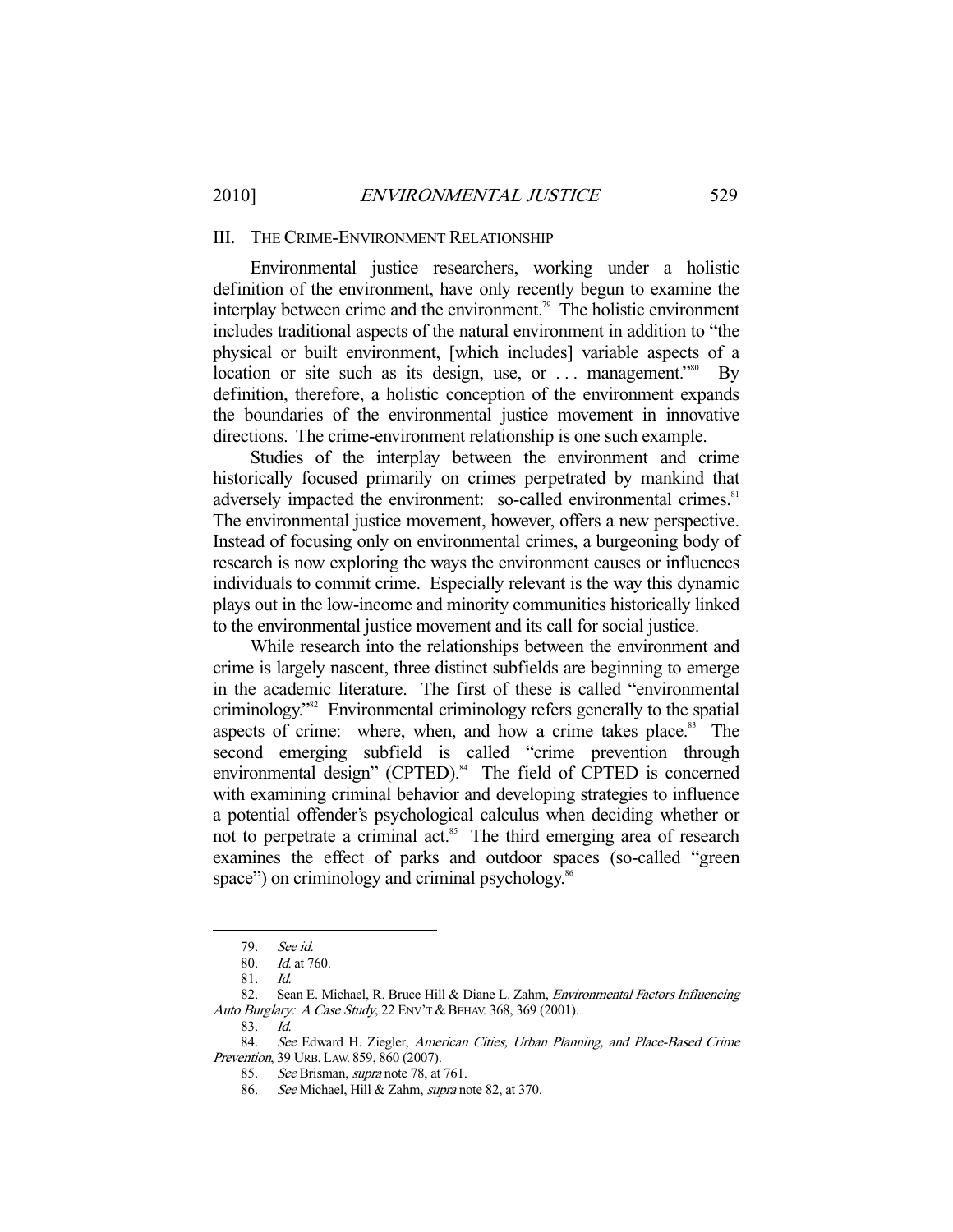This is by no means an exhaustive list of the growing number of subfields of the crime-environment relationship. It does, however, offer a summary glimpse at the most promising and rapidly developing areas of academic exploration. More research is certainly needed, but the ball is rolling in the right direction. Further research into environmental criminology, CPTED, and the effect of green space on crime is sure to open new doors and pose many new questions.

## A. Environmental Criminology

 The field of environmental criminology leads the charge into the untraveled frontier of the crime-environment relationship. In fact, so comparatively substantial is the body of environmental criminology research that researchers often erroneously use the phrase when referring to the entire body of crime-environment research. Environmental criminology, however, is indeed a distinct field of study, one which is narrowly focused primarily on the spatial aspects of crime. $87$ Environmental criminology captures not only the who, what, when, where, and how of a crime, but also explores the ways in which the presence or absence of opportunities to commit crimes affect those elements of the criminal calculus.<sup>88</sup> At its very core, environmental criminology "posits that . . . potential [criminal] offenders consider situational features or cues to the perceived risk of being caught and adapt their behavior based on the opportunities and risks provided by each setting."<sup>89</sup>

 In one notable case study, researchers Sean E. Michael, R. Bruce Hill, and Diane L. Zahm examined the relationships between the crime of auto burglary and the urban park environment in Washington, D.C.<sup>90</sup> The researchers focused on how the commission of a crime follows a predictable pattern that can be distilled into a series of behaviors.<sup>91</sup> In the case of auto burglary, the pattern breaks down into seven distinct behavioral acts: (1) the "select" act, where the burglar identifies a target vehicle; (2) the "approach" act, when the burglar approaches the vehicle to further inspect; (3) the "perpetrate" act, when the burglar breaks into the vehicle; (4) the "escape" act, when the offender flees the scene with his stolen goods; (5) the "examine" act, when the burglar examines and sorts his stolen goods; (6) the "discard" act, when the burglar discards

<sup>87.</sup> Brisman, *supra* note 78, at 760-61.

 <sup>88.</sup> See id.

 <sup>89.</sup> Id. at 761.

 <sup>90.</sup> Id.

 <sup>91.</sup> Id.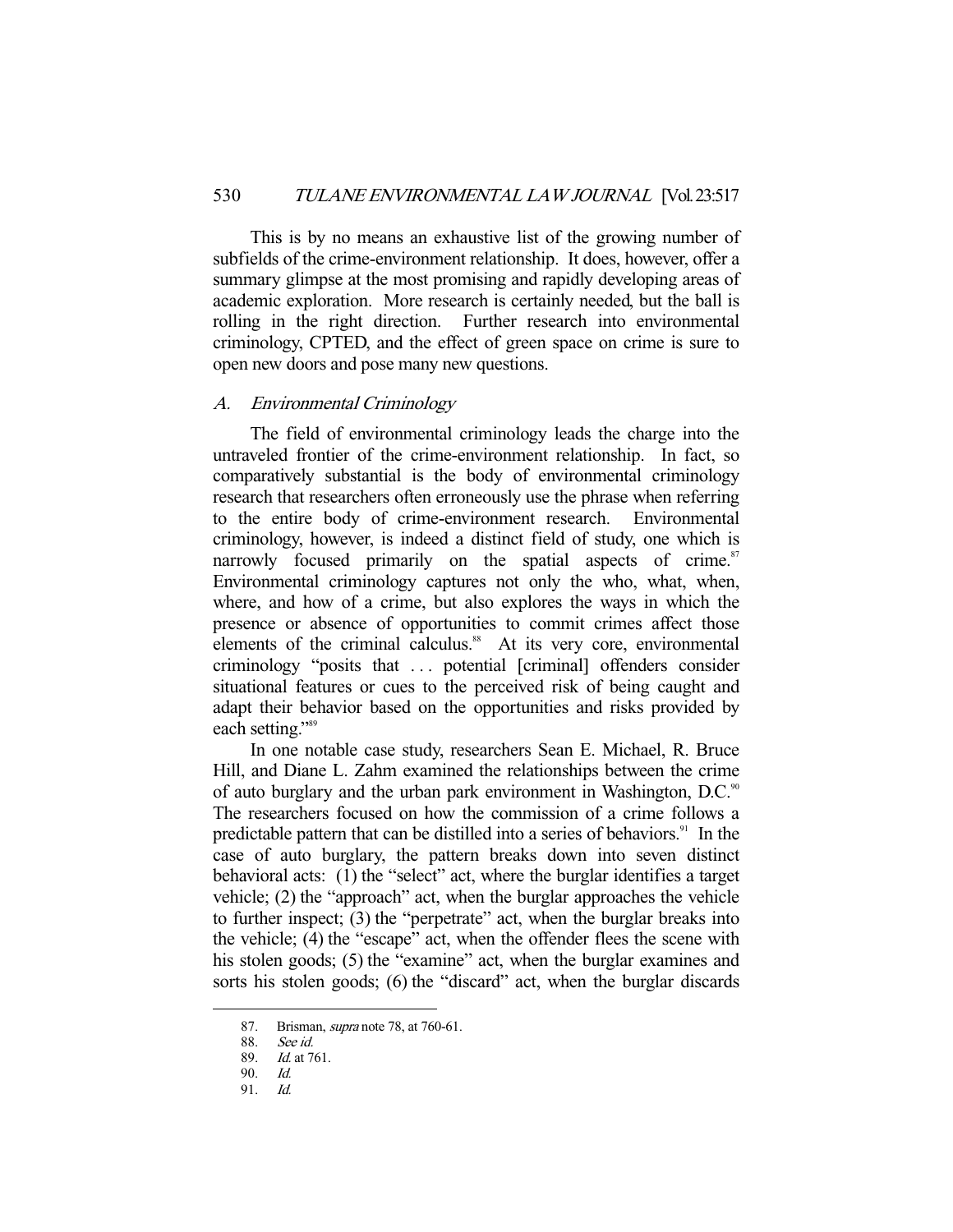some of the useless items removed from the vehicle; and (7) the "cache" act, when the burglar stows his retained stolen goods. $92$ 

 Their research revealed that environmental characteristics exhibited a strong influence on opportunities to commit auto burglary in the urban park setting.<sup>93</sup> Environmental characteristics, such as how a park is patrolled, what features surround the park, and how the park is accessed (e.g., by street, path, or parking lot) all contribute to the who, what, where, when, where, and how of auto burglary. $94$  Research suggests that before committing a crime, a potential criminal offender internally weighs the costs and benefits of committing each of a given crime's distinct behavioral acts based on her assessment of the environmental characteristics present.<sup>95</sup>

 The auto burglary case study illuminates some interesting environmental features that affect the criminal calculus. More research is needed, however, to identify other environmental characteristics that influence crime. Once these are identified, research will then be necessary to identify the precise ways that each environmental characteristic encourages or discourages crime and the way these effects vary from place to place (e.g., urban, suburban, or rural) and from crime to crime (e.g., auto burglary, narcotics distribution, or assault). Once researchers arrive at a more complete picture of the environmental criminology paradigm, lawmakers can devise strategies for law enforcement, community organizers, and others to use this knowledge to prevent and combat crime. Because high crime is so effective at depressing social capital and discouraging community involvement, implementing effective environmental criminology strategies could result in safer and healthier communities in which community members take a more active role in political and social decision-making processes. This is a particularly pressing concern for low-income and minority communities, many of which face almost insurmountable odds in their struggle to combat the blight of crime.

## B. Crime Prevention Through Environmental Design

 Another area of recent interest to researchers of the crimeenvironment relationship is the field of crime prevention through environmental design (CPTED). Building on the platform of environmental criminology, CPTED seeks to design environments that

 <sup>92.</sup> Id.

 <sup>93.</sup> See id.

 <sup>94.</sup> Id.

 <sup>95.</sup> Id.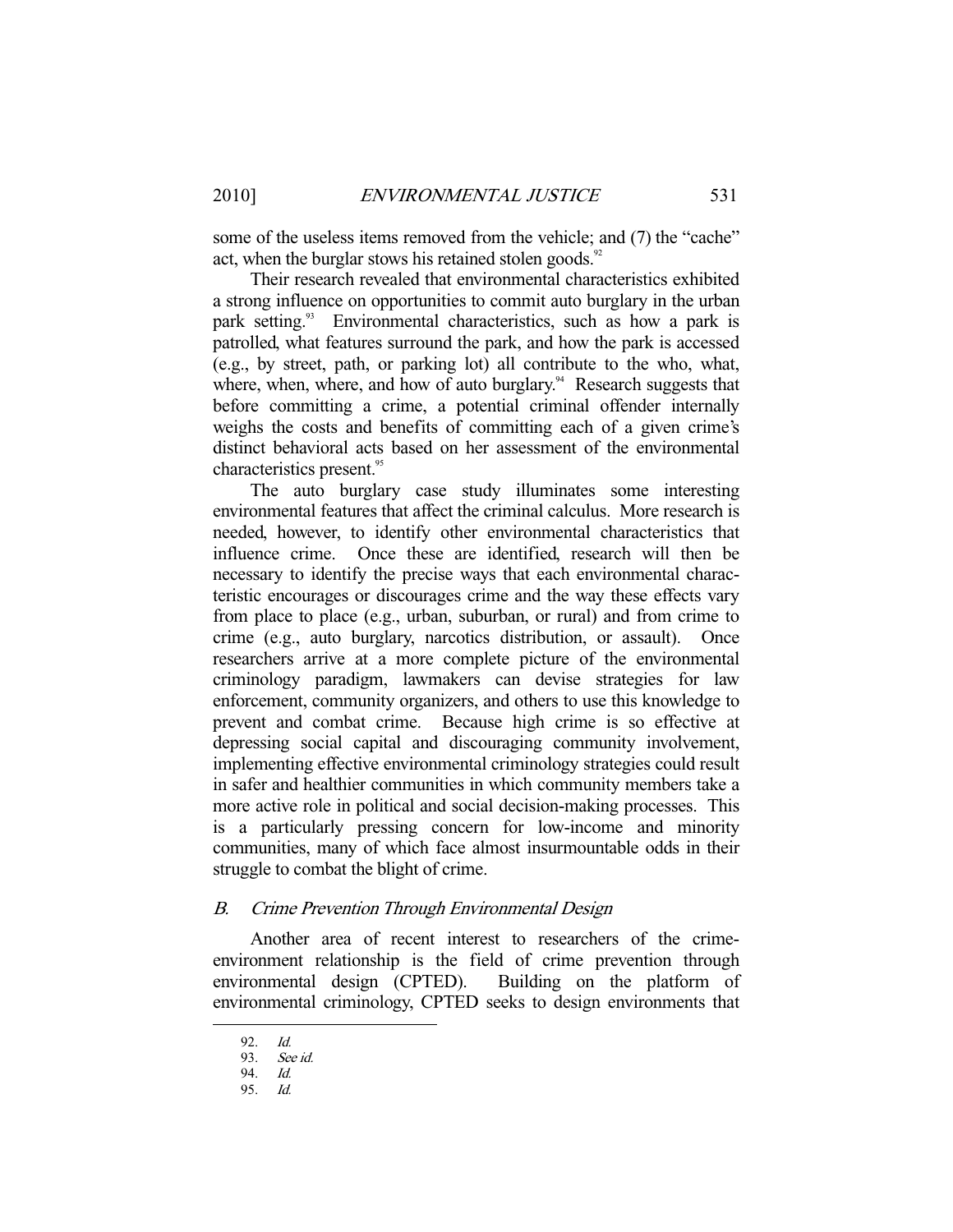will prevent and discourage crime.<sup>96</sup> CPTED generally addresses four distinct aspects of crime prevention.<sup>97</sup> First, CPTED seeks to increase physical security by employing measures designed to control access to places where crime may occur.<sup>98</sup> This could include, for example, the treatment and security of doors and windows and the use of alarm systems.<sup>99</sup> Second, CPTED focuses on broad-scale security, which includes the planning and prediction of physical movement, interactions in physical spaces, and opportunities for surveillance.<sup>100</sup> Third, CPTED involves strategies to increase physical security through planning and design of community control and policing activities.<sup>101</sup> And finally, often overlooked but vitally important, successful CPTED depends on neighborhood social planning and community education.<sup>102</sup>

 Also known as "place-based" crime prevention, CPTED is especially relevant in the context of low-income communities. Many urban housing projects, for example, suffer strikingly high levels of crime and social decay.<sup>103</sup> CPTED strategies offer a potential solution to this problem by preemptively confronting crime before it happens, rather than addressing it retroactively after a crime occurs. Retroactive crime prevention (e.g., sending a criminal offender through the criminal justice system) tends to foster social decay and arguably does little to deter future crime; whereas preemptive crime prevention averts these problems entirely. Furthermore, CPTED strategies are not only applicable to housing projects and multiunit residential complexes. Other sectors that could benefit from CPTED include shopping malls, entertainment centers, tourist areas, civic centers and plazas, public parks and playgrounds, pedestrian trails and sidewalks, parking lots, and automated teller machines.

 Despite its relative infancy and the many questions that remain unanswered, there exists a substantial body of research and investigation into several settled realms of CPTED application.<sup>104</sup> The first of these concerns the concept of access, ensuring that persons have safe movement and connections in public places.<sup>105</sup> Access issues can be

 <sup>96.</sup> Id.

<sup>97.</sup> Ziegler, *supra* note 84, at 860-61.

 <sup>98.</sup> Id.

 <sup>99.</sup> Id.

 <sup>100.</sup> Id.

 <sup>101.</sup> Id.

 <sup>102.</sup> Id. at 861.

 <sup>103.</sup> See id.

<sup>104.</sup> *Id.* at 863.

 <sup>105.</sup> Id. at 865.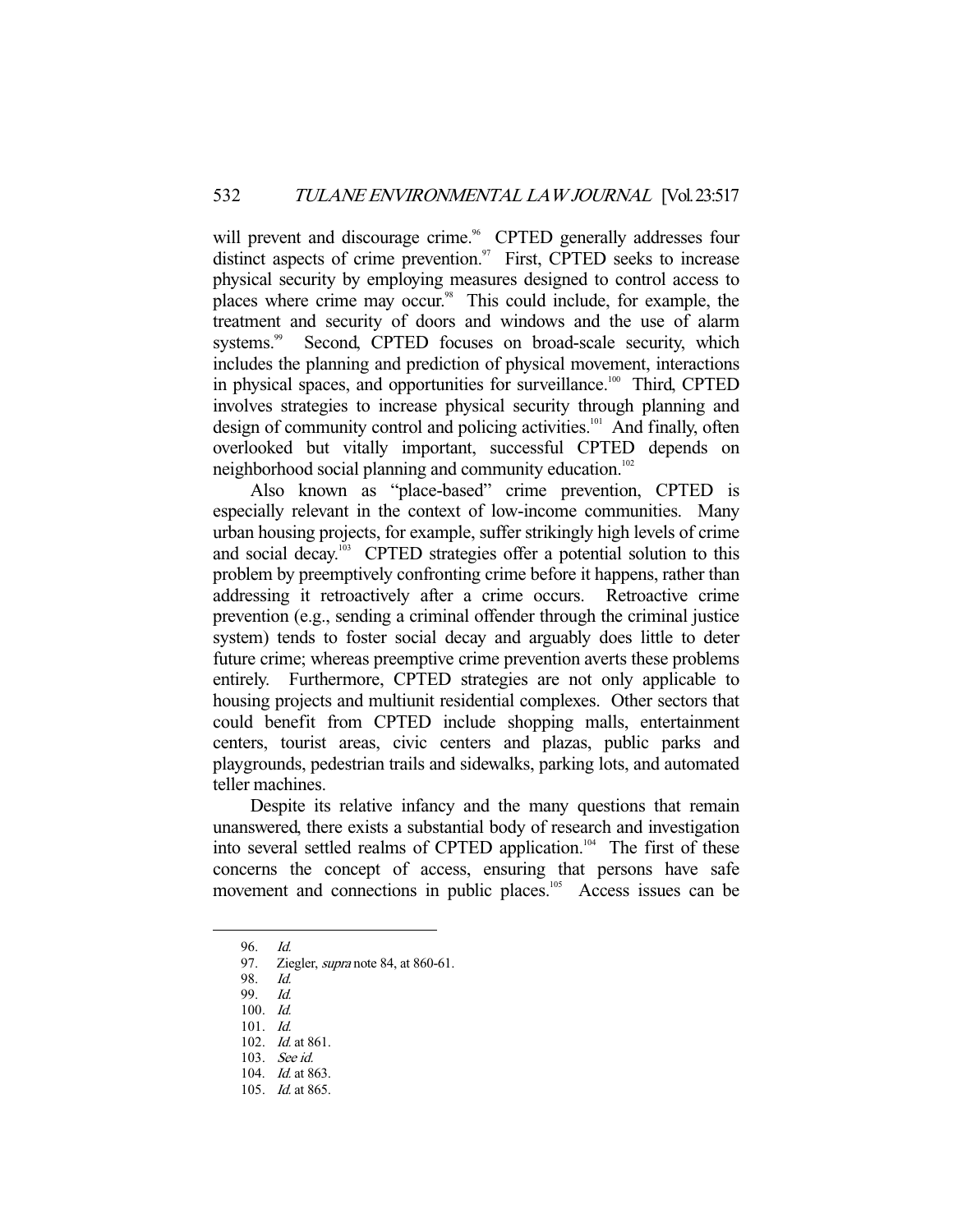addressed by a variety of strategies, including: (1) ensuring that clear routes exist for different modes of traffic; (2) ensuring that multiple exit routes are provided in public spaces; and (3) providing that those exit routes prevent potential criminal offenders from unnoticed access to pedestrians, especially at night.106 The second realm of established CPTED application deals with issues related to surveillance and sightlines.<sup>107</sup> This includes strategies like using fences, lighting, and surveillance cameras to provide for good citizen visibility.<sup>108</sup> A third topic of CPTED research concerns site design.<sup>109</sup> This involves ensuring that architectural layout provides for safe movement and eliminates areas where crime could potentially occur.<sup>110</sup>

 A fourth strategy in the CPTED arsenal, one which integrates elements from several of the other CPTED realms and on which there exists a considerable body of research, is the strategy of "target hardening."<sup>111</sup> Target hardening tactics seek to block or reduce Target hardening tactics seek to block or reduce opportunities for crime to occur simply by making the perpetration of those crimes more difficult.112 Some examples of target hardening include: increasing in-person and automated surveillance, increasing visibility, reducing hiding places, using and maintaining alarm and intrusion detection systems, instituting active community policing, posting visible security personnel, and instituting community crime awareness programs.<sup>113</sup> Because it integrates elements of access, Because it integrates elements of access, surveillance, and site design, target hardening is often thought of as less an individual CPTED strategy and more an overarching CPTED philosophy. Despite these different interpretations, however, the fact remains that target hardening measures have proven highly successful in deterring crime.<sup>114</sup>

 As a cautionary note, it is important to be aware that CPTED is not a one-size-fits-all solution. Any community inclined toward using CPTED strategies must first evaluate its population's individual needs and identify the unique obstacles it faces before deciding on a placebased crime prevention strategy. With more detailed research into CPTED techniques, and greater community involvement in selecting and

 <sup>106.</sup> Id.

 <sup>107.</sup> Id.

 <sup>108.</sup> See id.

 <sup>109.</sup> See id.

 <sup>110.</sup> See id.

<sup>111.</sup> *Id.* at 868.

 <sup>112.</sup> Id.

 <sup>113.</sup> Id.

 <sup>114.</sup> Id.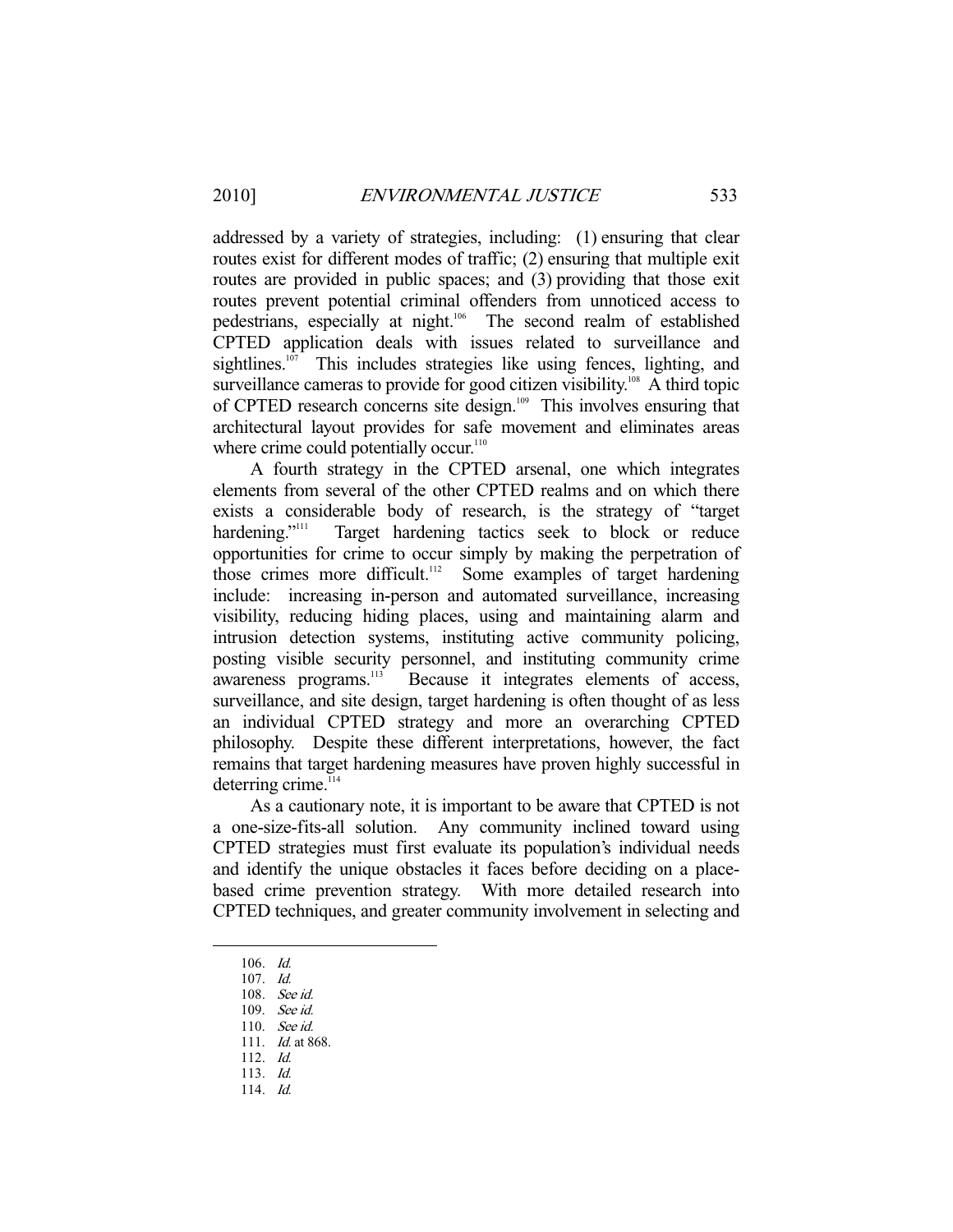applying those techniques, the potential for effective implementation of crime prevention through environmental design is promising.

## C. Green Space

 A third, and especially interesting, subfield of the crimeenvironment relationship concerns the concept of "green space."<sup>115</sup> Green space research examines the role of parks, outdoor spaces, and vegetation in shaping and influencing crime.<sup>116</sup> This is a burgeoning area of research, and one that has so far yielded interesting, but conflicting, results. $117$ 

 Some research indicates that green space in the urban environment actually promotes crime. Researchers Sean E. Michael, R. Bruce Hill, and Diane L. Zahm explained this by remarking that green spaces have "the potential to be important . . . crime locations because they serve as gathering places and pathways between daily activities."<sup>118</sup> Furthermore, some vegetation such as large bushes, wide tress, and tall grasses, enables a perpetrator to conceal herself before and after commission of a criminal act.<sup>119</sup> Additionally, green space can provide convenient Additionally, green space can provide convenient opportunities for offenders to inconspicuously survey their intended victims and to discard unwanted articles used in the commission of a crime after the criminal act is completed.<sup>120</sup> As a consequence of these findings, some policy makers and law enforcement personnel actively advocate for a reduction of green space as a means to reduce crime.<sup>121</sup>

 Other research, however, suggests a different conclusion. Researchers at the Human-Environment Research Laboratory at the University of Illinois at Urbana-Champagne, for example, have discovered that green space can indirectly lead to an overall reduction in criminal activity.<sup>122</sup> These researchers found that even "unspectacular green spaces (such as high-canopy trees, low shrubs, and grassy areas) can attract people outside, [thereby] positively affecting good mood and attitudes, . . . fostering higher levels of social cohesion in the community,

<sup>115.</sup> See Brisman, supra note 78, at 762.

 <sup>116.</sup> Id.

 <sup>117.</sup> Id.

<sup>118.</sup> See Michael, Hill & Zahm, supra note 82, at 370.

 <sup>119.</sup> See id.

 <sup>120.</sup> See id.

<sup>121.</sup> See Brisman, supra note 78, at 762.

<sup>122.</sup> See, e.g., Rebekah Levine Coley, Frances E. Kuo & William C. Sullivan, Where Does Community Grow?: The Social Context Created by Nature in Urban Public Housing, 29 ENV'T &BEHAV. 468 (1997).